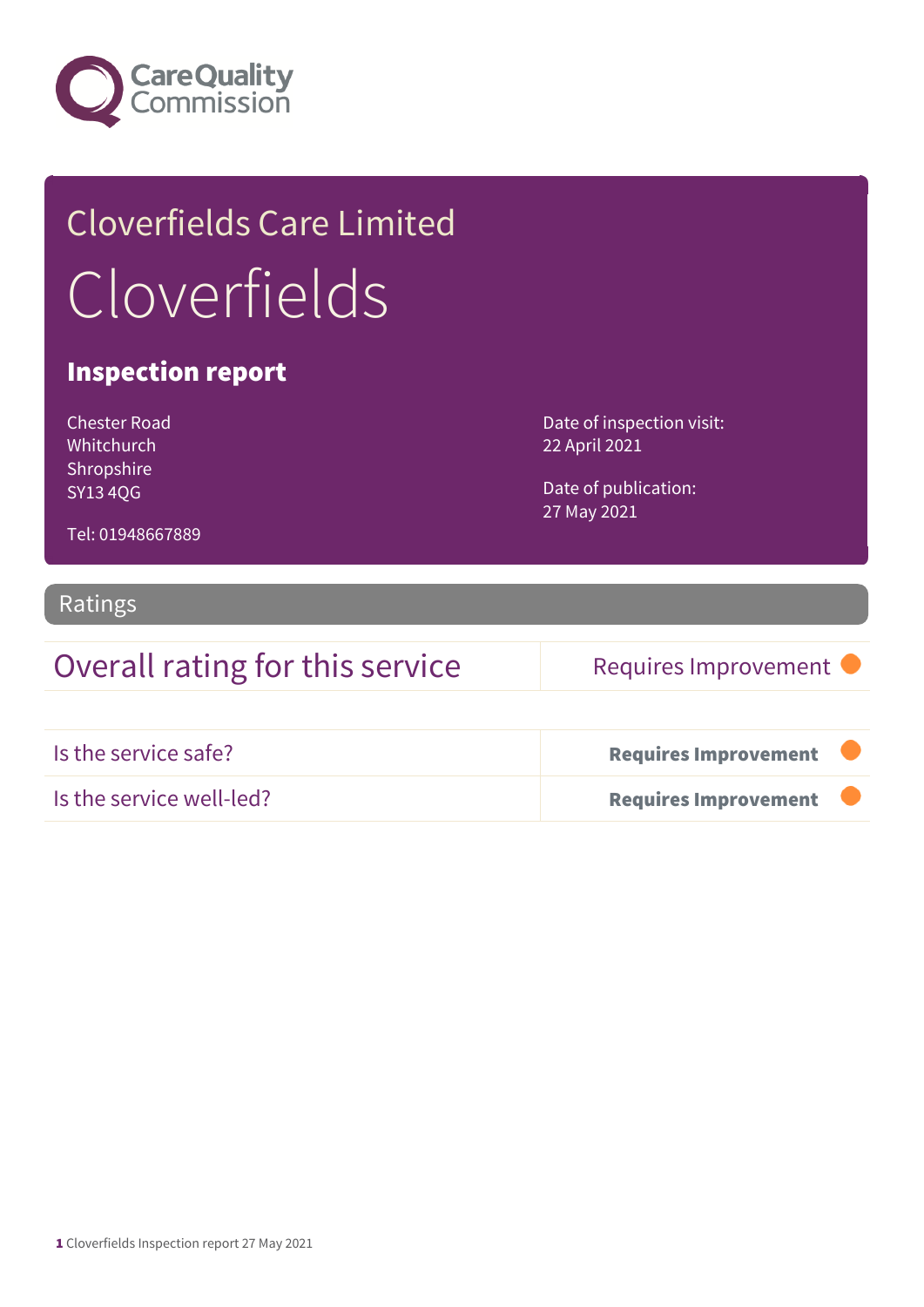## Summary of findings

#### Overall summary

#### About the service

Cloverfields is a nursing home providing personal and nursing care to 17 people aged 55 and over at the time of the inspection. The service can support up to 35 people. The home is split over three floors and people have access to communal areas and a large garden.

People's experience of using this service and what we found

Risks to people's safety were not always considered and governance checks were not robust. Areas with the potential to cause harm were identified, for example, missing bedrail assessments. Accident and incident forms were completed but it was not always clear whether lessons had been learnt or families had been notified.

People were supported by enough staff but felt there were times when more staff were needed. People felt safe and were supported by staff who had been trained in recognising abuse.

Medicine guidance and information was not always complete, and staff felt they were not always given clear instructions for administering people's medicine.

Infection, prevention and control measures were in place but not all of the government guidance was being met. Indoor visits to the home were yet to be facilitated.

The provider was open to the concerns raised and was already taking action to improve the care people received.

For more details, please see the full report which is on the CQC website at www.cqc.org.uk

Rating at last inspection

The last rating for this service was good (published 19 November 2019).

#### Why we inspected

The inspection was prompted in part due to concerns received about the overall governance within the service. A decision was made for us to inspect and examine those risks.

We looked at infection prevention and control measures under the safe key question. We look at this in all care home inspections even if no concerns or risks have been identified. This is to provide assurance that the service can respond to COVID-19 and other infection outbreaks effectively.

#### Enforcement

We are mindful of the impact of the COVID-19 pandemic on our regulatory function. This meant we took account of the exceptional circumstances arising as a result of the COVID-19 pandemic when considering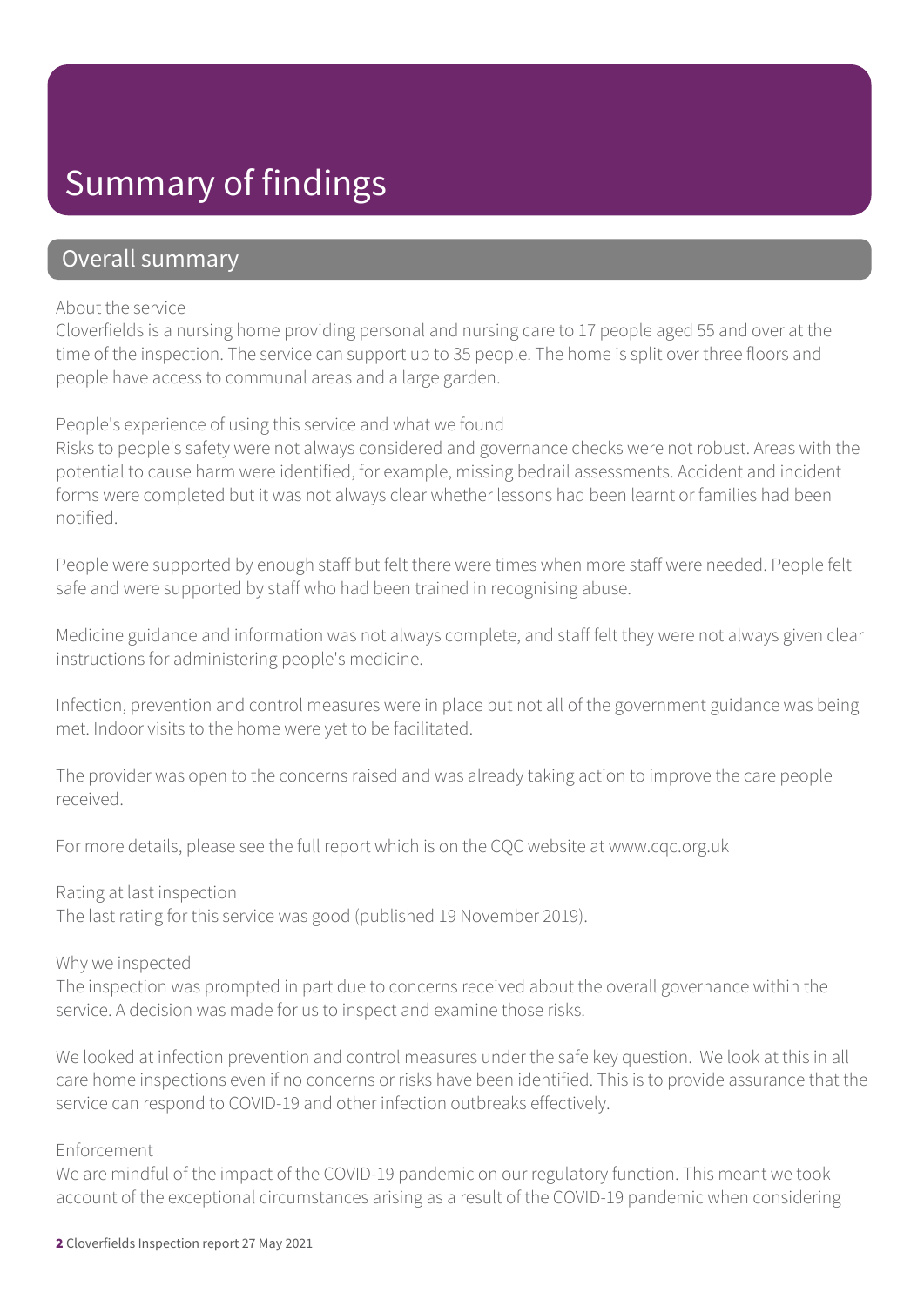what enforcement action was necessary and proportionate to keep people safe as a result of this inspection. We will continue to discharge our regulatory enforcement functions required to keep people safe and to hold providers to account where it is necessary for us to do so.

We have identified breaches in relation to safe care and treatment and the overall governance of the home at this inspection.

Please see the action we have told the provider to take at the end of this report.

Full information about CQC's regulatory response to the more serious concerns found during inspections is added to reports after any representations and appeals have been concluded.

#### Follow up

We will request an action plan from the provider to understand what they will do to improve the standards of quality and safety. We will work alongside the provider and local authority to monitor progress. We will return to visit as per our re-inspection programme. If we receive any concerning information we may inspect sooner.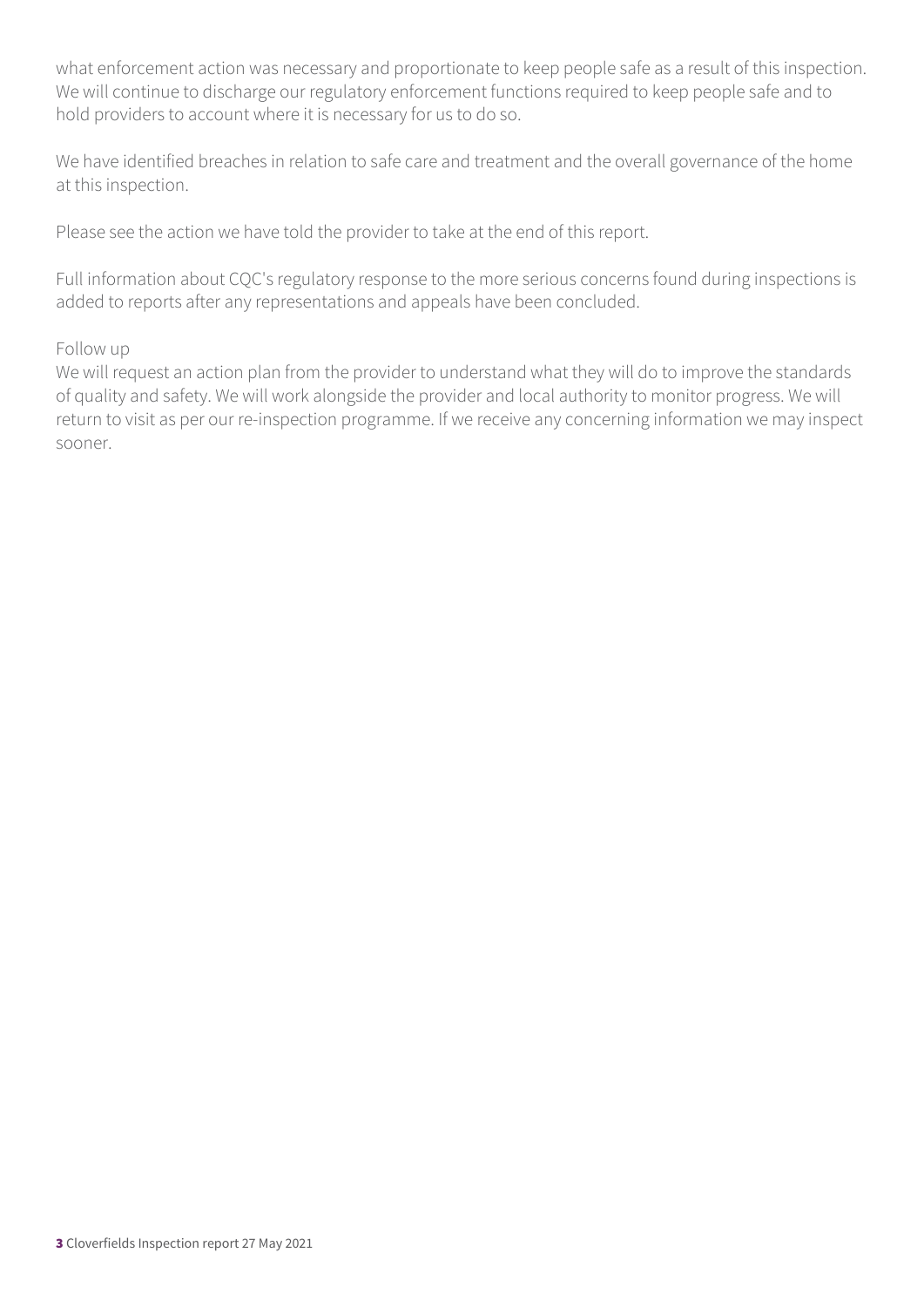### The five questions we ask about services and what we found

We always ask the following five questions of services.

| Is the service safe?                    | Requires Improvement |
|-----------------------------------------|----------------------|
| The service was not always safe.        |                      |
| Details are in our safe findings below. |                      |
|                                         |                      |
| Is the service well-led?                | Requires Improvement |
| The service was not always well-led.    |                      |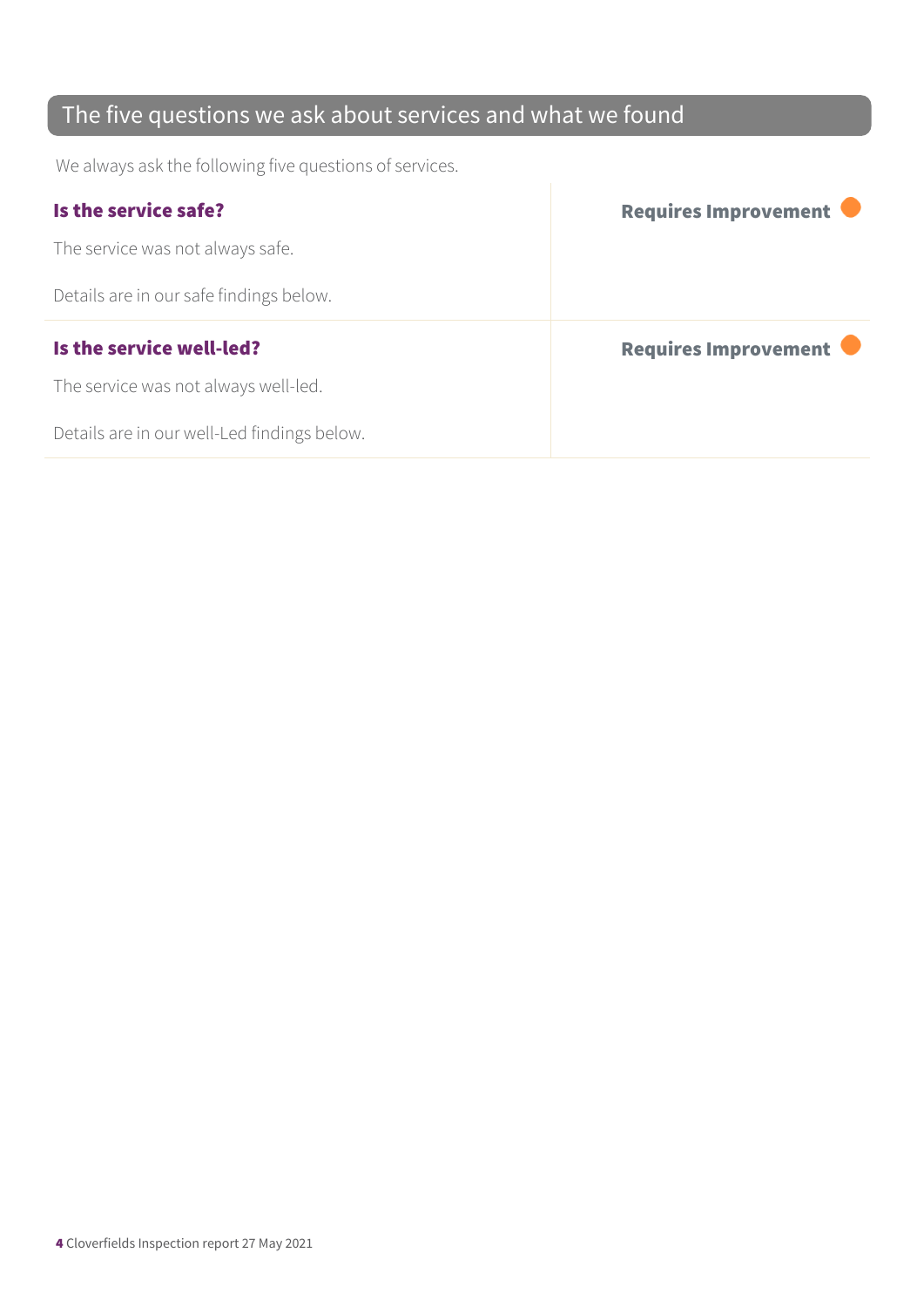

# Cloverfields

#### Detailed findings

## Background to this inspection

#### The inspection

We carried out this inspection under Section 60 of the Health and Social Care Act 2008 (the Act) as part of our regulatory functions. We checked whether the provider was meeting the legal requirements and regulations associated with the Act. We looked at the overall quality of the service and provided a rating for the service under the Care Act 2014.

As part of this inspection we looked at the infection control and prevention measures in place. This was conducted so we can understand the preparedness of the service in preventing or managing an infection outbreak, and to identify good practice we can share with other services.

Inspection team This inspection was carried out by two inspectors.

#### Service and service type

Cloverfields is a 'care home'. People in care homes receive accommodation and nursing or personal care as a single package under one contractual agreement. CQC regulates both the premises and the care provided, and both were looked at during this inspection.

The service did not have a manager registered with the Care Quality Commission. The provider was in the process of recruiting a new manager. The provider is legally responsible for how the service is run and for the quality and safety of the care provided.

Notice of inspection This inspection was unannounced.

#### What we did before inspection

We reviewed information we had received about the service since the last inspection. We sought feedback from the local authority and professionals who work with the service. The provider was not asked to complete a provider information return prior to this inspection. This is information we require providers to send us to give some key information about the service, what the service does well and improvements they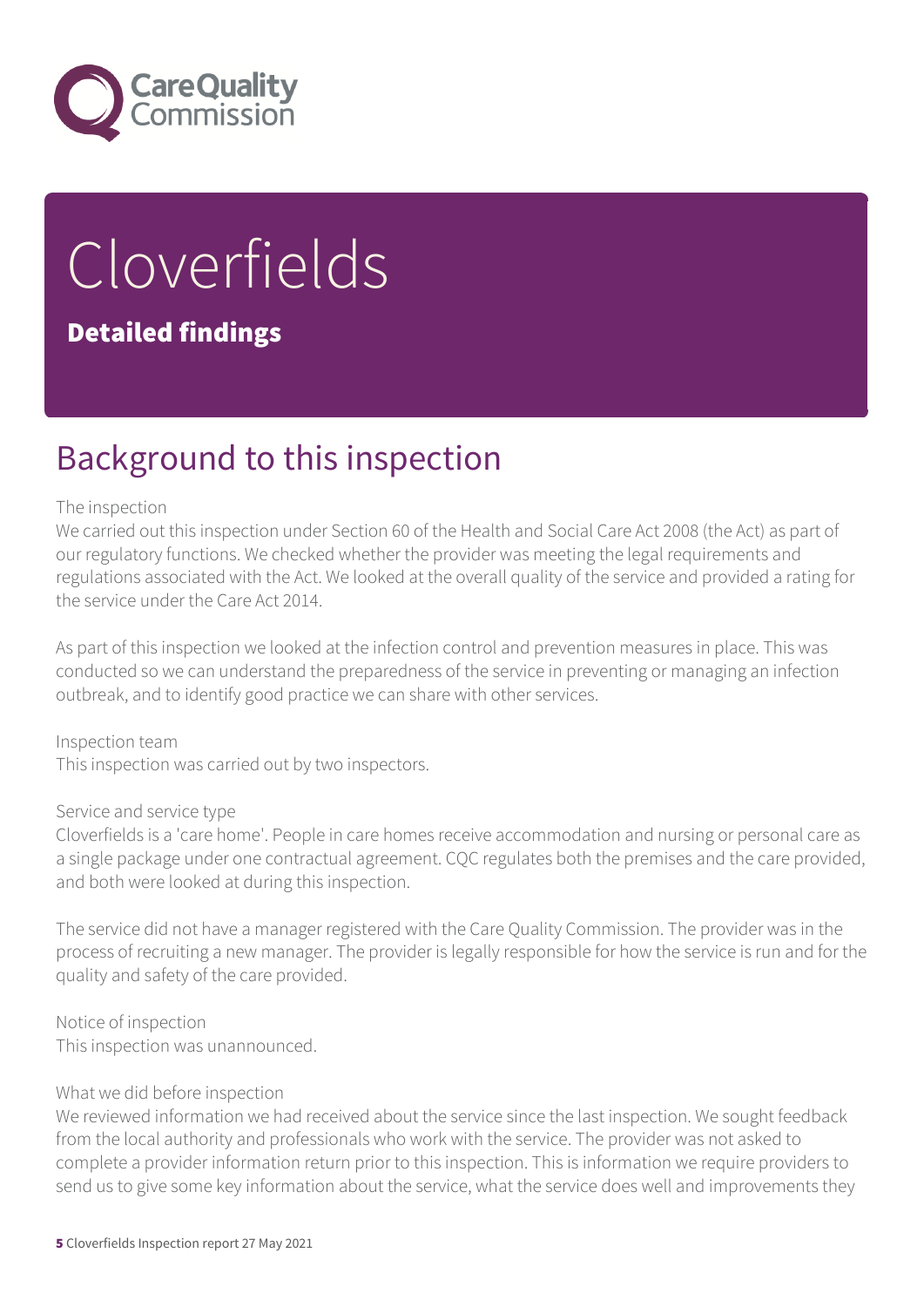plan to make. We took this into account when we inspected the service and made the judgements in this report.

#### During the inspection

We spoke with five people who used the service and three relatives about their experience of the care provided. We spoke with eight members of staff including the quality and compliance team, nurses, care workers and maintenance person. We used the Short Observational Framework for Inspection (SOFI). SOFI is a way of observing care to help us understand the experience of people who could not talk with us.

We reviewed a range of records. This included five people's care records and multiple medication records. We looked at two staff files in relation to recruitment and staff supervision. A variety of records relating to the management of the service, including policies and procedures were reviewed.

#### After the inspection

We continued to seek clarification from the provider to validate evidence found. We looked at training data and quality assurance records. We spoke with one further relative and received email feedback from three more. We also liaised with two external professionals in connection to the evidence found.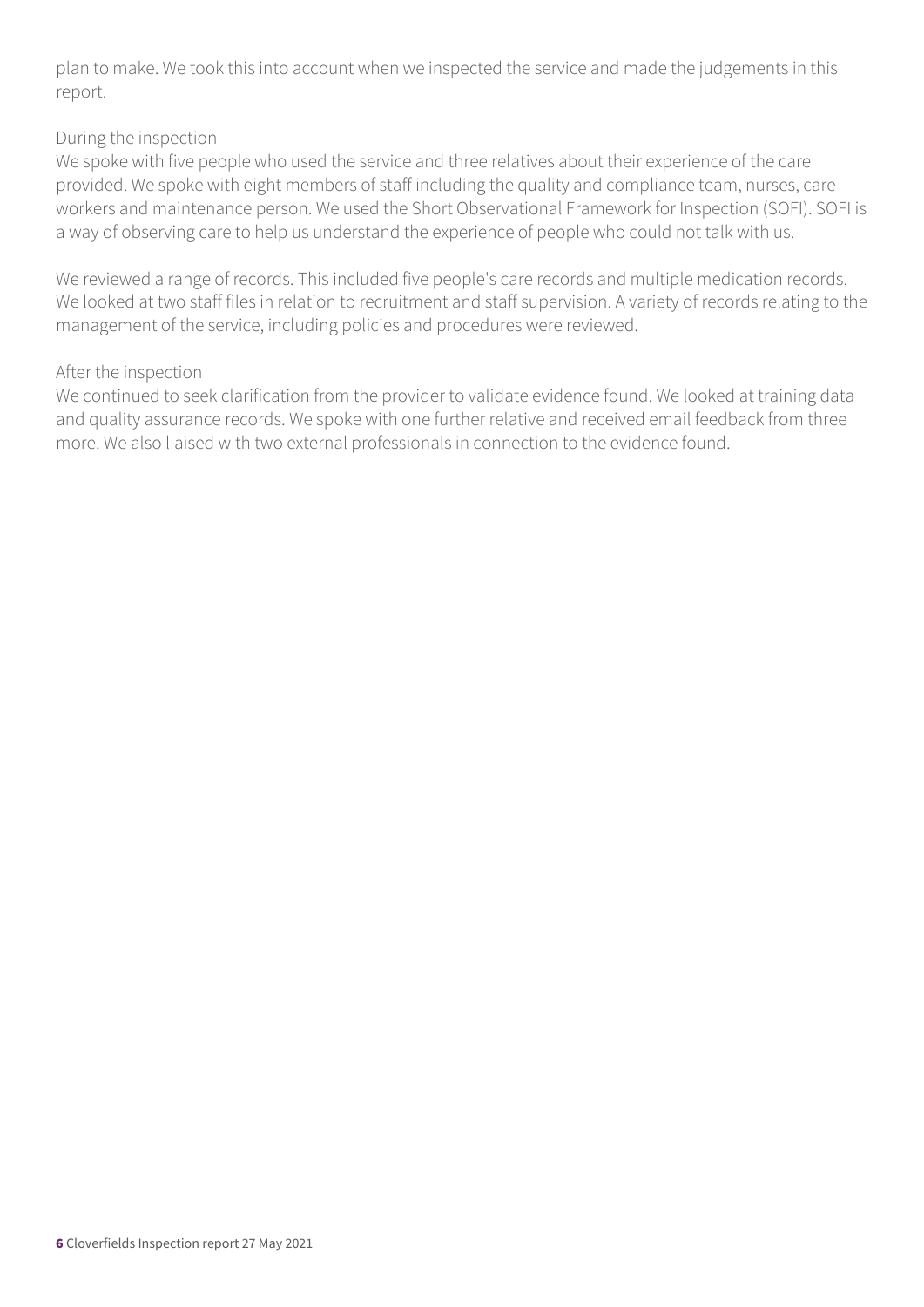## Is the service safe?

## Our findings

Safe – this means we looked for evidence that people were protected from abuse and avoidable harm.

At the last inspection this key question was rated as good. At this inspection this key question has deteriorated to requires improvement. This meant some aspects of the service were not always safe and there was limited assurance about safety. There was an increased risk that people could be harmed.

Assessing risk, safety monitoring and management; Learning lessons when things go wrong • The provider had not ensured known risks within the property were fully mitigated. We found window restrictors were in place, but several did not meet the required standard. We told the provider to take urgent action to ensure the appropriate restrictors were being used. The provider responded to this request and new restrictors have now been installed.

• The provider had not ensured actions highlighted on the fire risk assessment were completed. The fire risk assessment indicated several actions remained outstanding. We shared this intelligence with the local fire service as they were in communication with the home.

• Risks to people's safety were not always considered and action was not consistently taken to reduce the potential for harm to occur. For example, one person had become trapped in their bedrails. An incident form had been completed, and no injuries were sustained. However, we found no evidence of a bed rails assessment or update in the persons care plan to ensure staff knew how to prevent this from happening again. The provider took immediate action to review bedrails assessments for all those who use them as we found these were missing from other people's care files.

• People were not always able to request help when needed. We observed one person in bed and their call bell was out of reach, underneath the bed. We alerted staff who took immediate action to ensure the person was safe.

• The provider had not ensured risk assessments needed to comply with COVID-19 guidance were completed. Assessments around staff's health issues and ethnicity were recommended but had not been actioned. The provider told us they would ensure these were completed.

#### Using medicines safely

• People did not always have up to date protocols in place for the medicine they were prescribed. One person's prescription changed during a recent admission to hospital. However, their medicine protocol had not been updated following their discharge back to the home. This meant staff were having to deviate from the instructions in place. Following our inspection, the provider confirmed they had contacted the relevant health team to request an updated protocol.

• One person was prescribed topical cream but there was no guidance to say how often or where the cream should be applied. This placed the person at risk of not receiving their cream at the correct frequency or to the correct area of their body.

• Staff were not always confident using all routes of medicine administration. Most people took their medicine orally and some people required a different route of administration. Staff told us they had not received training from the provider to support alternative routes of administration, and we found no evidence of formal training being delivered. The provider has shared evidence confirming this training has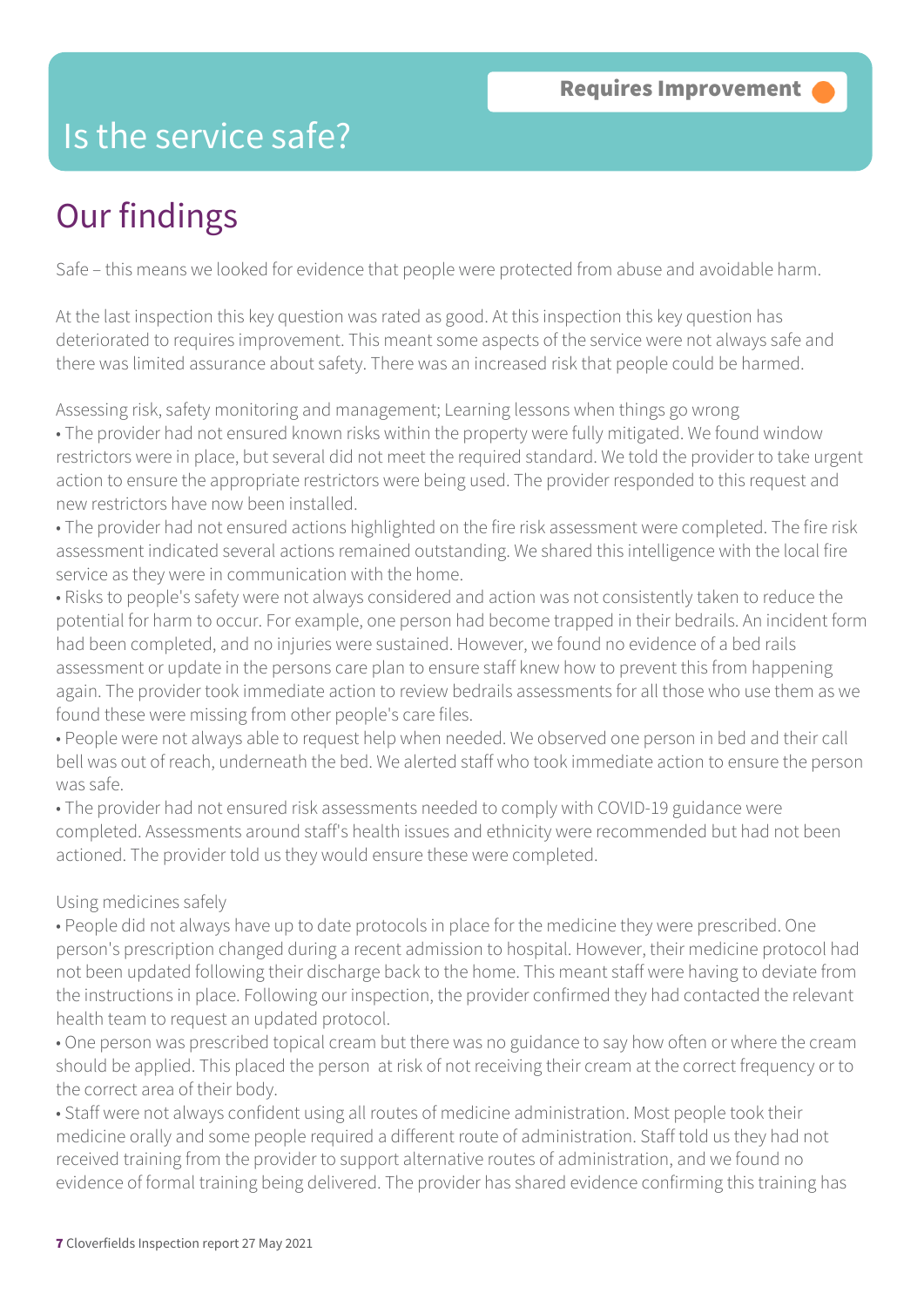now been requested.

#### Preventing and controlling infection

• We were not assured that the provider was using PPE effectively and safely. We observed incidents of staff not wearing gloves and aprons when hoisting people and supporting people to eat. This placed staff at risk of being exposed to bodily fluids. Staff wore PPE correctly at all other times.

• We were not assured the provider was promoting safety through the layout and hygiene practices of the premises. We observed the staff were not wiping down the hoists between uses and found maintenance records had frequent references to equipment needing further cleaning. Other areas of the building were clean and hygiene practices were promoted. The provider has since taken advice from the local Infection, prevention and control team and introduced a new system to monitor the cleaning of equipment.

We found no evidence that people had been harmed however, we found incidents where there was the potential for harm to occur. This was a breach of regulation 12 (Safe care and treatment) of the Health and Social Care Act 2008 (Regulated Activities) Regulations 2014.

• We were not assured the provider was facilitating visits for people living in the home in accordance with the current guidance. The home had recently recovered from an outbreak of COVID-19 where they had needed to lock down. The outbreak had since passed however, the provider was still to take action to enable visitors to come in to the home. We spoke with several relatives who told us they were still only permitted to have window visits. One relative said, "It is so unfair, I want to see my [relative] and I'm sure we should be allowed to, but we have heard nothing. I don't want my [relative] to feel abandoned." Another relative told us, "When we get to visit, I know my [relative] will perk up and be more responsive. The staff do their best, but they need their family in their lives more." Following the inspection the provider confirmed they had reviewed their indoor space and were making plans to facilitate indoor visits.

• We were somewhat assured that the provider's infection prevention and control policy was up to date. This was because not all the required actions had been completed.

- We were assured that the provider was preventing visitors from catching and spreading infections.
- We were assured that the provider was meeting shielding and social distancing rules.
- We were assured that the provider was admitting people safely to the service.
- We were assured that the provider was accessing testing for people using the service and staff.

• We were assured that the provider was making sure infection outbreaks can be effectively prevented or managed.

We have also signposted the provider to resources to develop their approach.

#### Staffing and recruitment

• We saw there was enough staff to meet people's needs. However, feedback from people and the staff team suggested there were times when this was not always the case. One person told us, "There are always carers around but sometimes we do have to wait." Another person said, "At present it doesn't feel like there are many carers, but I can help myself."

• People's relatives told us communication during the pandemic had sometimes been poor because there was not always staff free to support communication. One relative said, "Sometimes no one is available to support [relative] use the phone which means we can't always communicate."

• People were supported by staff who had been recruited following safe recruitment practices. These included checking candidates background, qualifications and character. In most files all checks were complete however, we did find one staff file where a full employment history had not been recorded. We recommended the provider audited the staff files to reassure themselves all checks had been completed in full.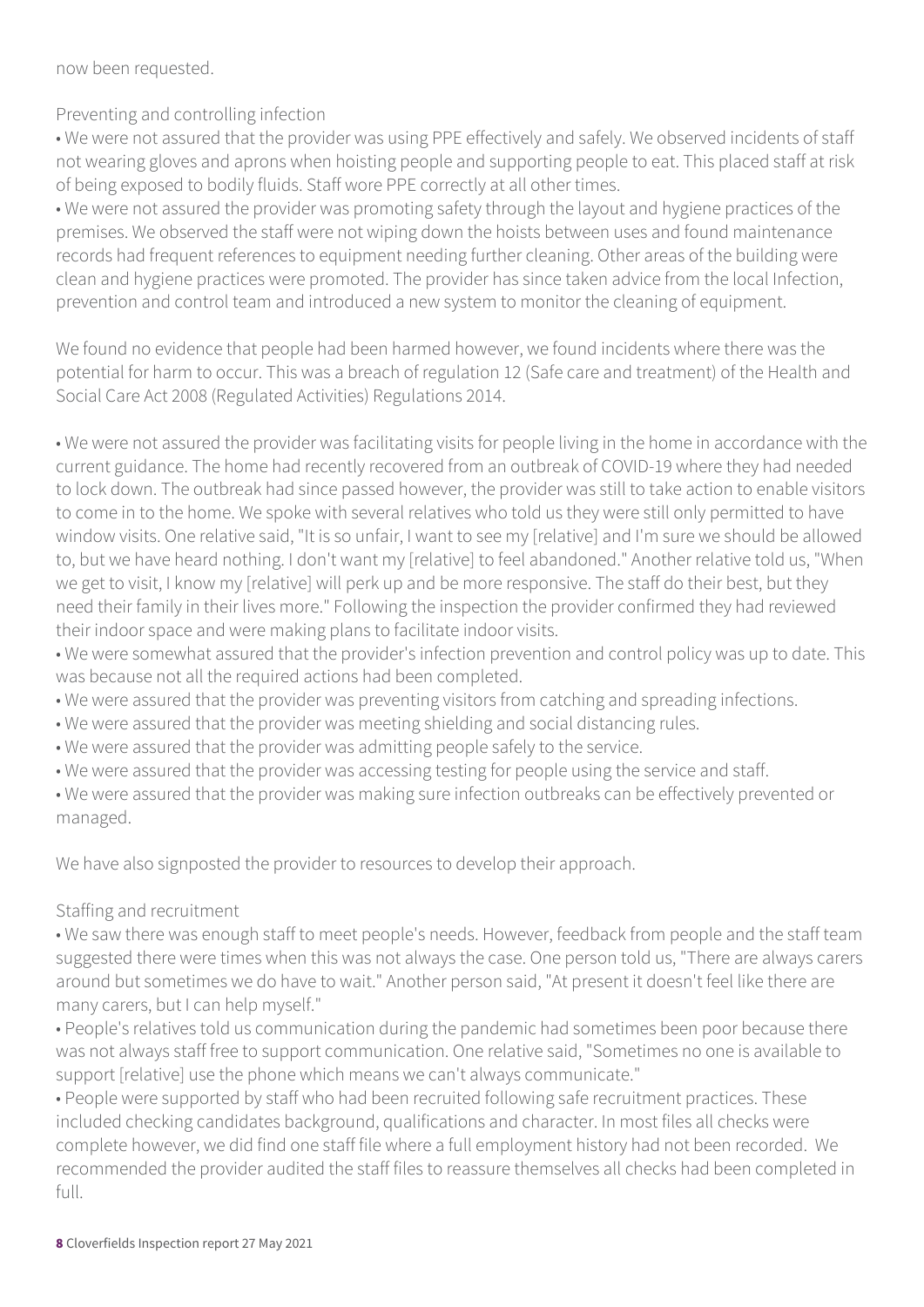Systems and processes to safeguard people from the risk of abuse

• People told us they felt safe in the home. One person said, "Yes I feel safe, never have to worry about that." Relatives also told us they felt people were safe. One relative told us, "I know my [relative] is safe and well looked after even though I get frustrated sometimes about a few things." Another relative said, "I believe [relative] is in safe hands with caring staff in these difficult times."

• People were protected from the risk of abuse. Staff had received training in recognising and reporting signs of abuse and were confident in reporting although some did say they were not sure who they would go to within the organisation. One staff member told us, "There has been a lot going on in the home, we have new managers, staff have left and everyone is a bit unsettled but I would speak to someone if I thought anyone was at risk."

• Staff had access to the provider's policies on safeguarding as well as the Local Authority referral process. This meant staff could access external support for people if necessary.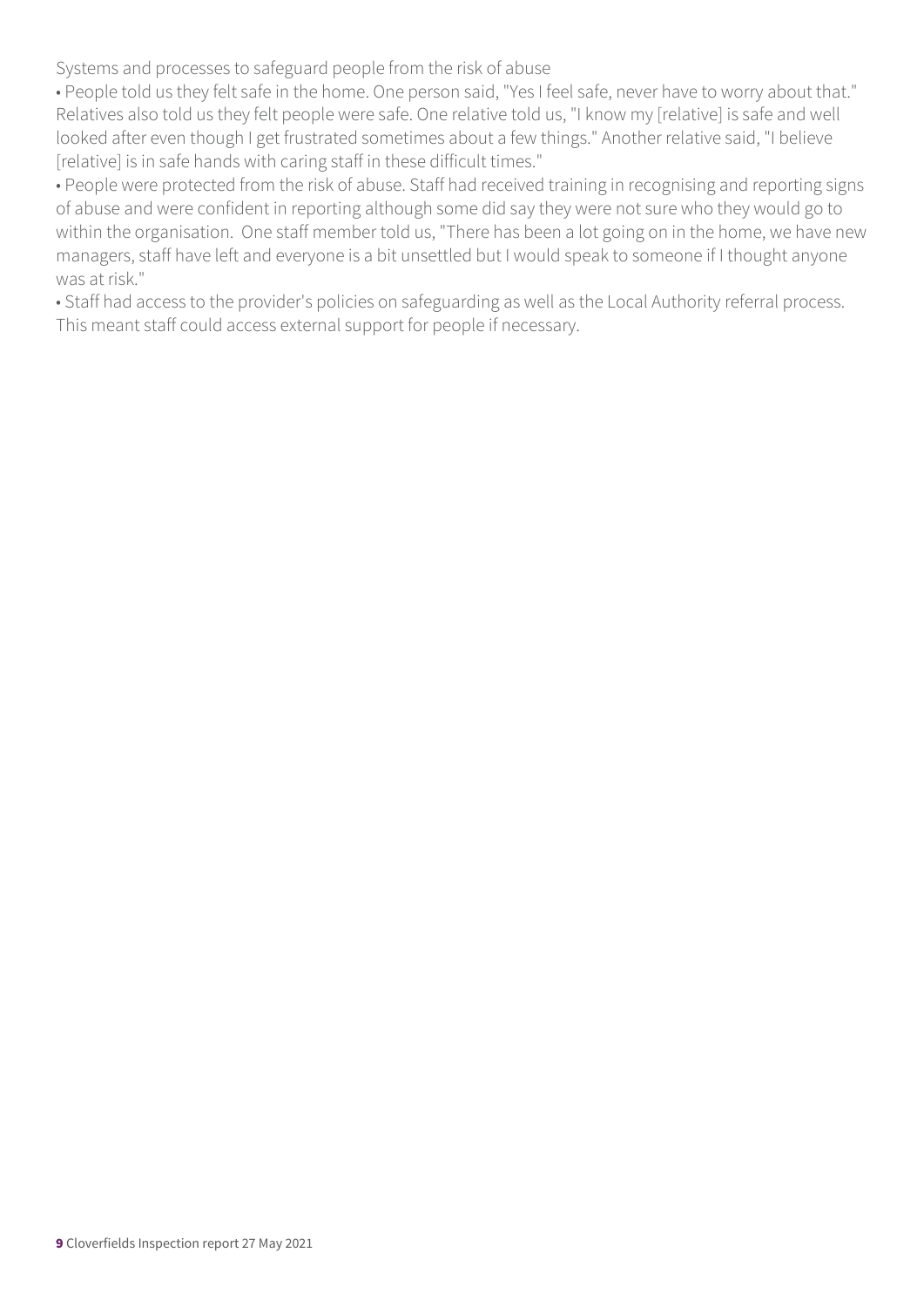## Is the service well-led?

## Our findings

Well-Led – this means we looked for evidence that service leadership, management and governance assured high-quality, person-centred care; supported learning and innovation; and promoted an open, fair culture.

At the last inspection this key question was rated as good. At this inspection this key question has deteriorated to requires improvement. This meant the service management and leadership was inconsistent. Leaders and the culture they created did not always support the delivery of high-quality, person-centred care.

Managers and staff being clear about their roles, and understanding quality performance, risks and regulatory requirements

- The provider's governance systems within the home were not robust. Recent audits completed by the provider highlighted poor compliance with their own standards as well as some regulatory requirements. Therefore the quality of care had not been maintained and improvements were required.
- The systems in place had not been effective at ensuring risks to people safety were assessed and appropriate mitigation strategies were being implemented. We found concerns with the building, the use of bedrails, people's medicine and infection, prevention and control. We noted some inaccuracies in documentation and record keeping. For example, there were several gaps in people's daily records. • Staff were not always given enough training or information to ensure they knew how to fulfil their role. One staff member told us, "I have had some training, but I often have to rely on others telling me what needs doing." Another staff member said, "Sometimes you have to figure things out for yourself which is not ideal." This could potentially put people at risk because staff were not always aware of how to meet the required standards.

We found no evidence people had been harmed however, the governance systems in place were not robust enough to ensure people remained safe. This was a breach of regulation 17 (Good governance) of the Health and Social Care Act 2008 (Regulated Activities) Regulations 2014.

• The previous inspection rating was displayed in line with legal requirements.

Promoting a positive culture that is person-centred, open, inclusive and empowering, which achieves good outcomes for people

• We found a poor culture within the home had begun to develop. The impact of the COVID- 19 pandemic and recent changes within the staff team were reported as the catalyst for this change. Staff told us, "It's not great at the moment, it's a lovely place to work but so much has happened and we need to pick ourselves up."

• Relatives told us previous to the COVID-19 pandemic they found the home approachable and were complimentary of the care delivered. However, some said they were becoming increasingly frustrated at the lack of phone signal which made calls difficult. There was also a lack of direct communication and delays at increased visiting.

• People were supported to engage in activities together and form social relationships with one another.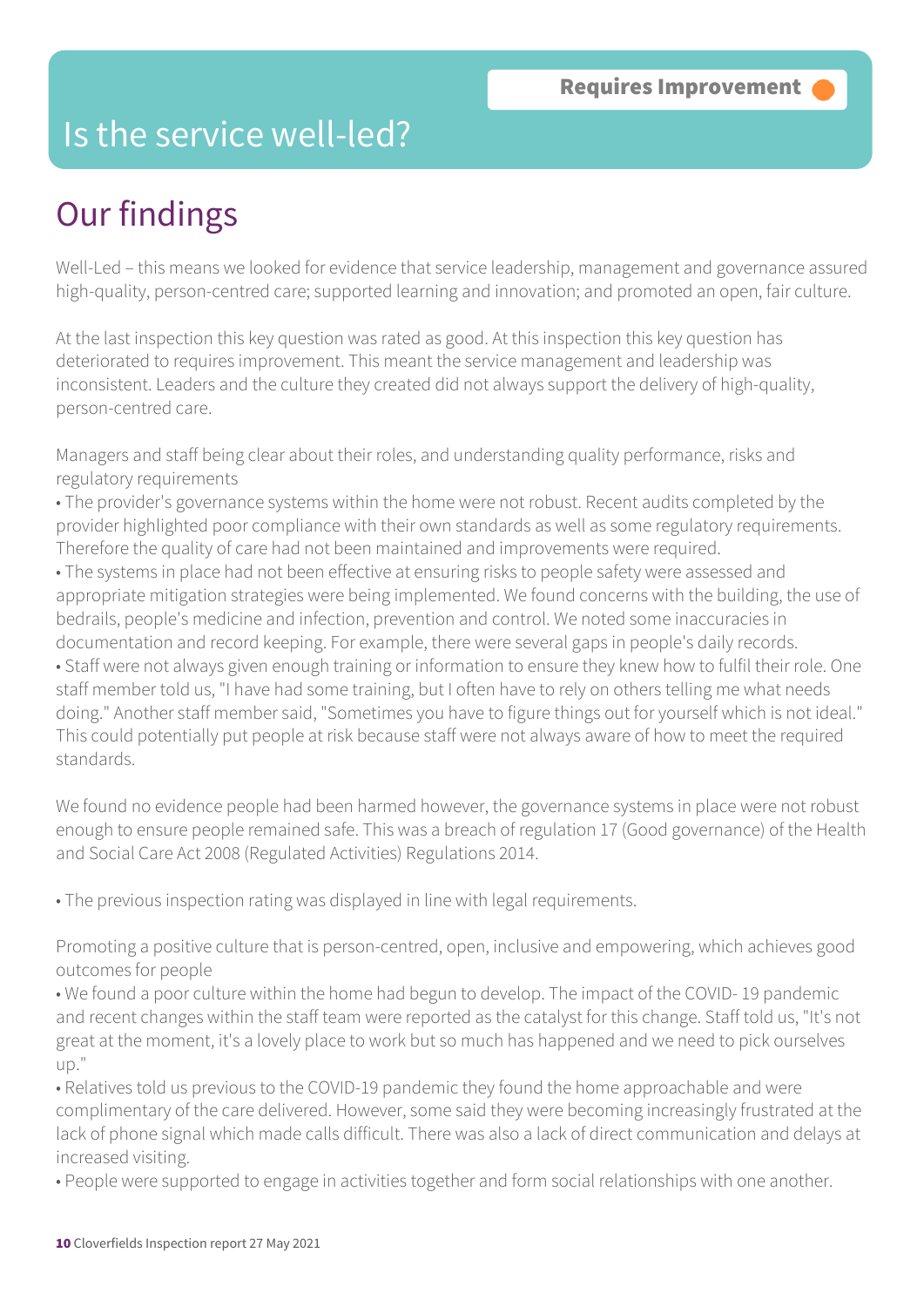One person told us, " I do enjoy what we do and I have made lovely friends."

How the provider understands and acts on the duty of candour, which is their legal responsibility to be open and honest with people when something goes wrong

• The provider was aware of and acted upon their duty of candour. We reviewed accident and incident forms and saw in most instances staff had recorded when families had been notified. However, on some forms we found blank sections meaning we could not be sure whether family had or had not been told. We brought this to the attention of the provider who told us they would explore this further as part of their review of the homes record keeping processes.

Engaging and involving people using the service, the public and staff, fully considering their equality characteristics

• The provider had not completed any recent quality assurance questionnaires and staff supervision and team meetings had all reduced in recent months. This was recognised by the provider who told us this was an area that needed attention to ensure everyone was able to contribute to the service and be on board with what needed doing.

• People were engaged in conversation with staff and staff were responsive to their requests. For example, people were asked what meal they wanted before the meal was prepared and were able to change their mind about what they wanted.

Continuous learning and improving care

• The quality and compliance team who were overseeing Cloverfields were aware of there being issues in the home. However, they were having to work in a reactive manner having not yet had time to establish the priorities and where to focus their attention. They were responsive to our findings and acted upon the points raised.

Working in partnership with others

• We found the provider had engaged in working with others to improve the service provision. Support had been requested from various agencies including local health teams, infection, prevention and controls teams and the fire service.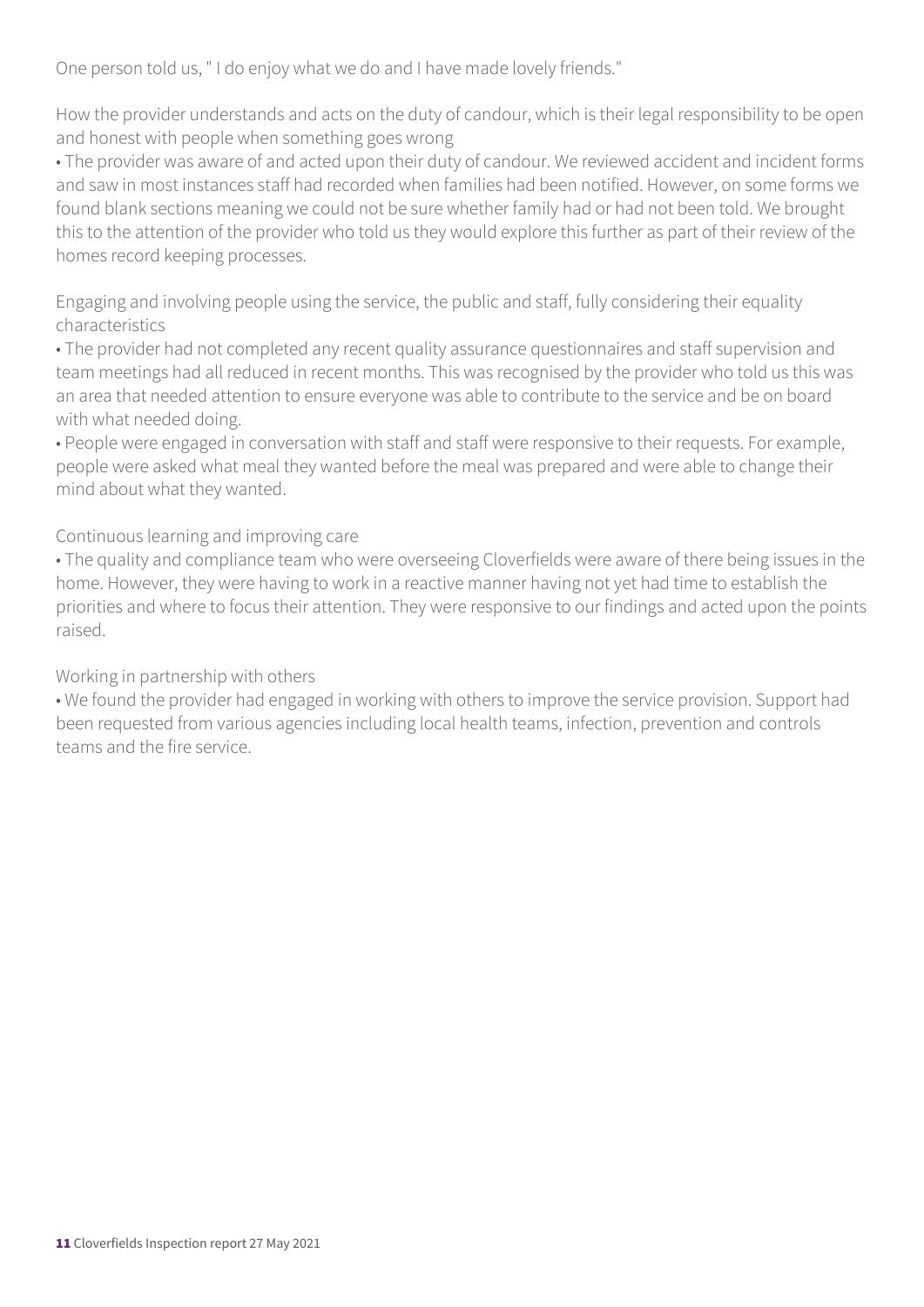## Action we have told the provider to take

The table below shows where regulations were not being met and we have asked the provider to send us a report that says what action they are going to take.We will check that this action is taken by the provider.

| Regulated activity                                                | Regulation                                                                                |
|-------------------------------------------------------------------|-------------------------------------------------------------------------------------------|
| Accommodation for persons who require nursing or<br>personal care | Regulation 17 HSCA RA Regulations 2014 Good<br>governance                                 |
|                                                                   | The governance systems in place were not<br>robust enough to ensure people remained safe. |